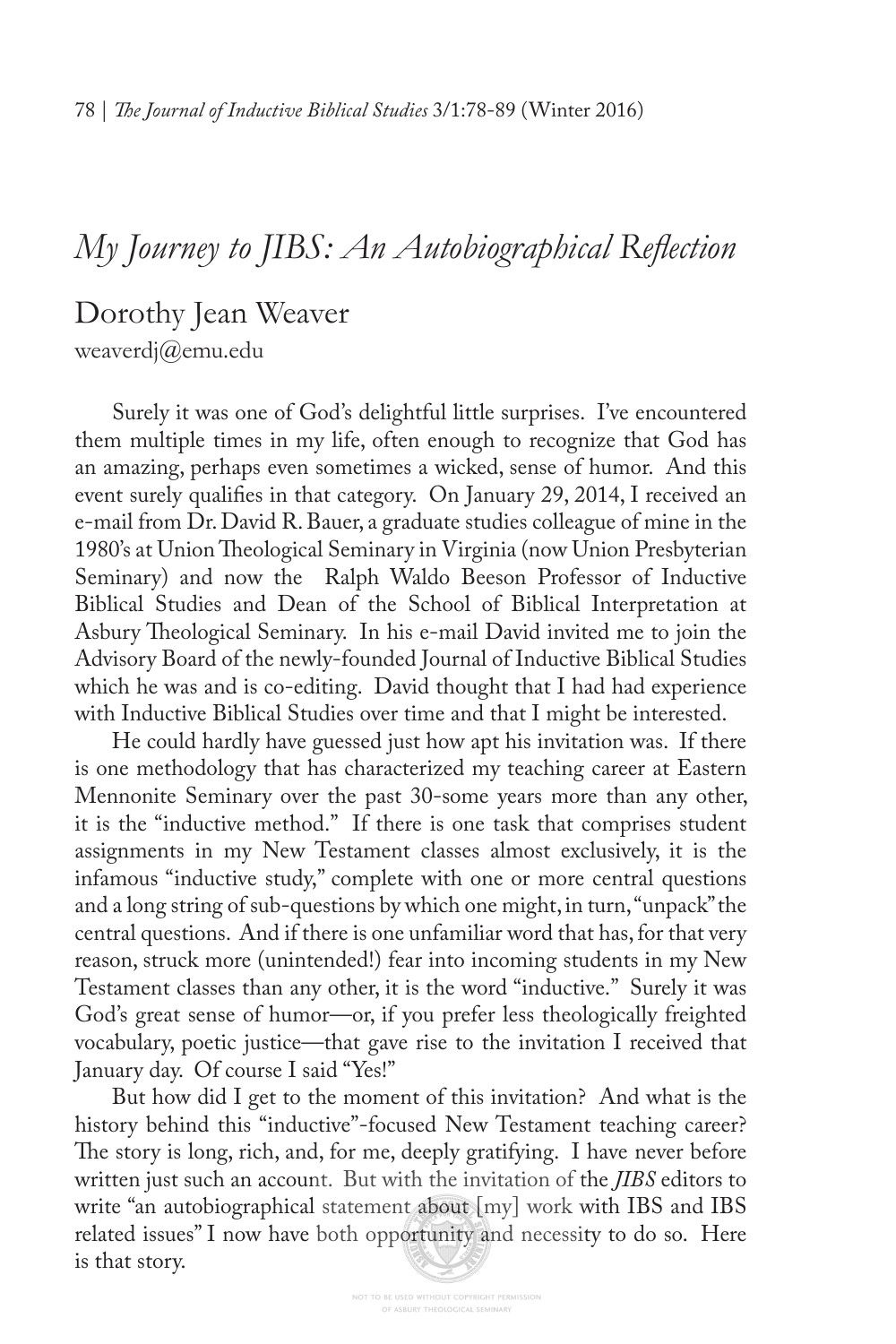### **Beginnings**

I always knew that I would be a teacher. That awareness goes back deep into my childhood. Nor should there be any surprise about this fact. I grew up in Harrisonburg, VA, in the heart of a small church college community (Eastern Mennonite College, now Eastern Mennonite University) and in the heart of the Lehman family, a family deeply involved and invested in that college community. Not only was my grandfather, Dr. Chester K. Lehman, the Academic Dean of EMC during my early years and a longterm and deeply-loved professor of Bible. But in fact most of the other family folks in my childhood world were educators. Even my grandmother (a Lehman by marriage) and my father (who married into the Lehman family and who died shortly after I was born) had been schoolteachers briefy in their day. If you were a Lehman, you were a teacher, so far as I could see. And when I thought about the course of my own life, the path was clear and uncomplicated. First I would go to elementary school, then to high school, then to college. And then, just like the rest of my family, I would become a teacher. Such were my childhood thoughts. I never once questioned this awareness.

So following high school graduation, I put my childhood thoughts and "knowing" into action and enrolled at Eastern Mennonite University. I named my major as Modern Languages, German and French. And so it was that I made my way through college. And so it was that I likewise traveled to Marburg, Germany for my senior year, to study "Germanistik" at Philipps University. And now my path was clear, as I imagined. I would become a German teacher. Or so I thought.

## **Biblical Starts and Stops**

But if I arrived at age 22 and college graduation frmly convinced that I would become a German teacher, there were other experiences preparing me for a very diferent vocation, even if I did not then recognize them as such. I was a child who grew up in the heart of an academically-oriented family and the church college community in which they were invested. But I also grew up in the heart of the church itself, in my case Mount Clinton Mennonite Church, a small rural congregation a few miles "back over the hill" from Harrisonburg, where my grandfather preached on Sundays in exchange for "love offerings." And it was here that my first encounters with Inductive Biblical Studies took place in the most natural ways.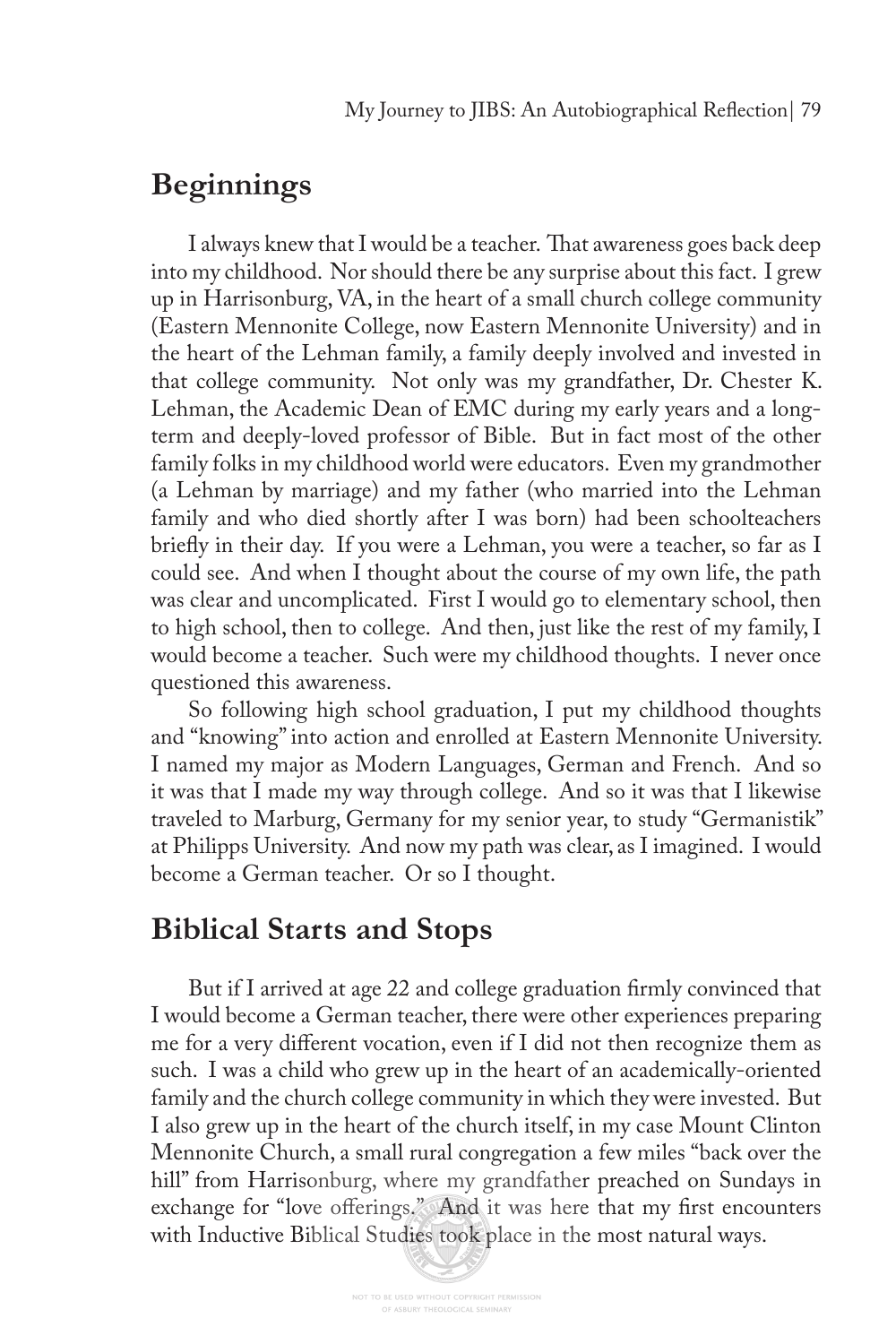#### 80 | *Te Journal of Inductive Biblical Studies* 3/1:80-89 (Winter 2016)

I remember sitting on the venerable old wooden church benches at Mount Clinton Mennonite Church Sunday mornings with my mother and my sisters, listening to my grandfather preach what were surely "inductively-grounded" sermons patiently worked out on the big wooden desk in his book-lined professor's study at home, just a few blocks from EMC. One of his sermon titles remains with me to this day, because the King James language was so unusual to my ears: "Buying back the Time," a New Year's sermon based on Ephesians 5:16. And I remember Summer Bible School at Mount Clinton, where we marched into the little old red-brick meeting house every morning cheerfully belting out "Marching to Zion" and where we studied all manner of Bible stories in the most generic "inductive" fashion ("What happened here?) and memorized the books of the Bible, frst those of the New Testament then those of the Old Testament. It's one of the most functional and constantly-used skills that I have carried with me from childhood onward.

Then there was the Children's Bible Mission summer camp that I attended during my high school years. To win a week of camp the frst year required Bible memory, lots of it. And the task preceding each successive year at camp was to complete what seemed for me to be excessively simplistic little home Bible lessons, but lessons surely flled with simple inductive study questions about the biblical texts. And at home, at church, and in my required Bible classes at Eastern Mennonite High School my efforts at reading and studying the Scriptures were growing in natural ways.

Other than devotional reading of the Scriptures, however, my closest brushes with biblical studies during my college years were actually brushofs instead. I recall being thoroughly bored by the required lecture class on "Israel amid the Nations," a study of the ancient biblical world. I also recall the disdain that I had for the men (only men in those days and the "seminary nerds" from my perspective) sitting in the seminary corner of the EMC library. Somehow neither they nor their studies had any sort of "draw" on me. (Did I mention that God has a wicked sense of humor?) Another brush-off memory comes from my senior year in Marburg, Germany. One day I walked into a lecture on the Psalms, thinking that this might be a fascinating lecture to "visit," as the German idiom goes. But when I found the professor writing Hebrew on the blackboard, I knew immediately that I was well out of my league. So I turned and left that lecture hall, never to return. So much for my college years.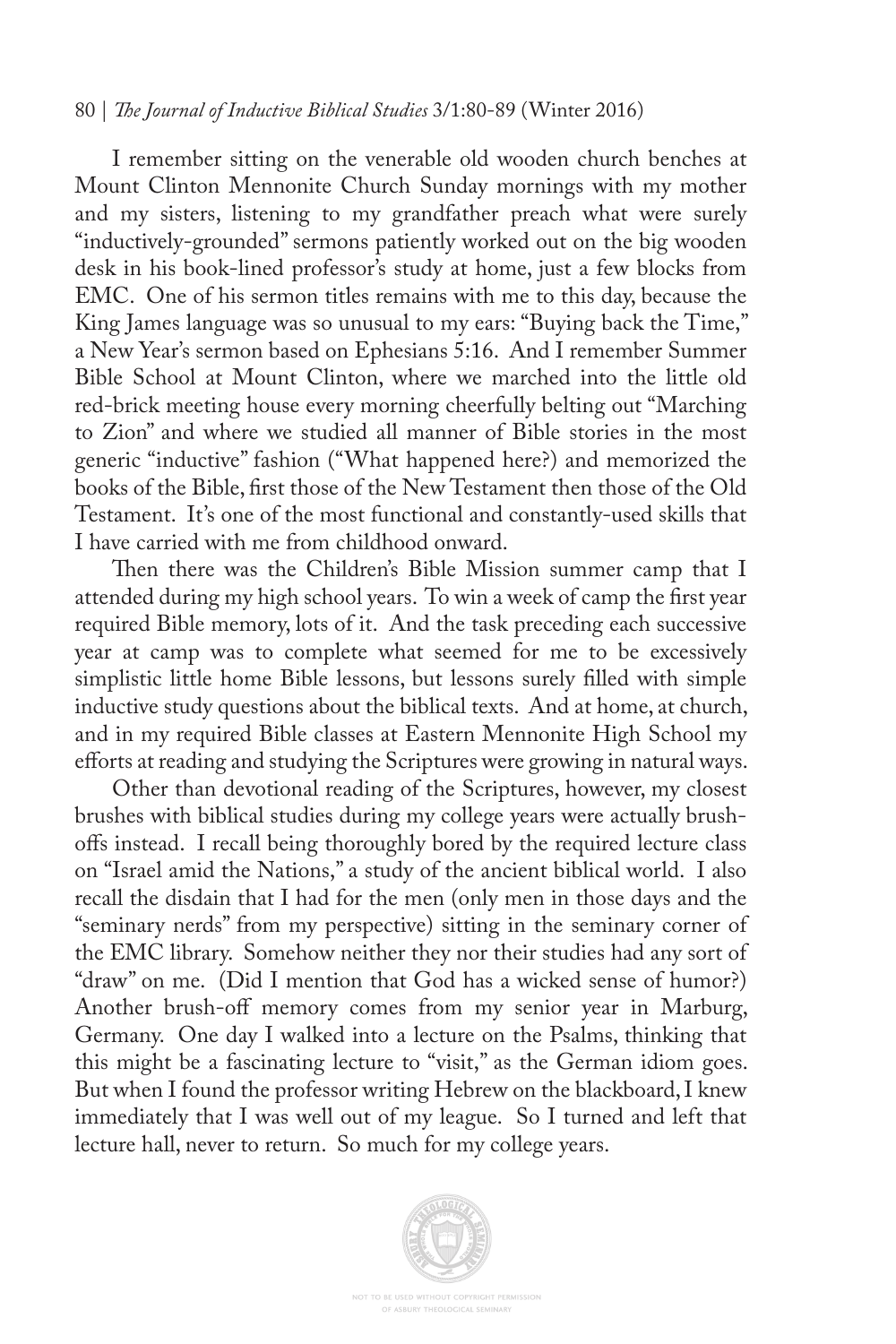### **The Preparation I Could Never Have Planned**

When I returned to the US following my year in Germany, I was too late to look for teaching jobs. But I had to fnd employment. And to my astonishment the job that opened up for me was in New York City at the American Bible Society headquarters. I had never wanted to live in a large city and surely not one as massive as New York. But here I was in the heart of Manhattan, at 61st and Broad, serving as the Periodicals Librarian at ABS. In this capacity I regularly scanned church publications for articles on Bible translation work, gave people walking tours of the ABS rare book library of printed Bibles, and sent out "OB's" ("Old Bible letters") to folks writing for information about "the Bible that we found in Great Aunt Sally's attic." I even became skilled at whipping out the Bible concordance at my desk when necessary to help out the callers looking for "the verse that goes something like this."

But the most profound impact that I brought away with me from my time at the American Bible Society came from our occasional staf meetings, gatherings in which we heard frst-hand accounts from Bible Society personnel who traveled the globe on behalf of their work. I do not remember a single specifc story from those staf meetings. But I remember clearly and vividly the collective impact of those stories. These were stories about persons from any of many far-fung corners of the globe, persons who knew nothing about the Christian Scriptures, persons who had just received Bibles for the frst time ever. And as they read these Scriptures, their lives were changed profoundly, transformed through this frsthand and frst-time-ever encounter with the words of Scripture and the Word of God. These stories spoke to me of the irrepressible power of God at work in the Scriptures, a power far beyond all human efforts to communicate the "good news" of Jesus Christ. In those ABS days I still had no notion where my own life was headed. But I knew deep down in my being that God's irrepressible power was at work in God's irrepressible ways through the words of the Scriptures. And this was—and is—a "knowing" that has transformed my own life.

### **The Vocation I Never Saw Coming**

And then came the transformational "biblical studies" event of my life: seminary . . . and the accompanying move from uptown Manhattan to a recently-converted cornfeld in Elkhart, IN. What took me to Elkhart and Associated Mennonite Biblical Seminaries (now Anabaptist Mennonite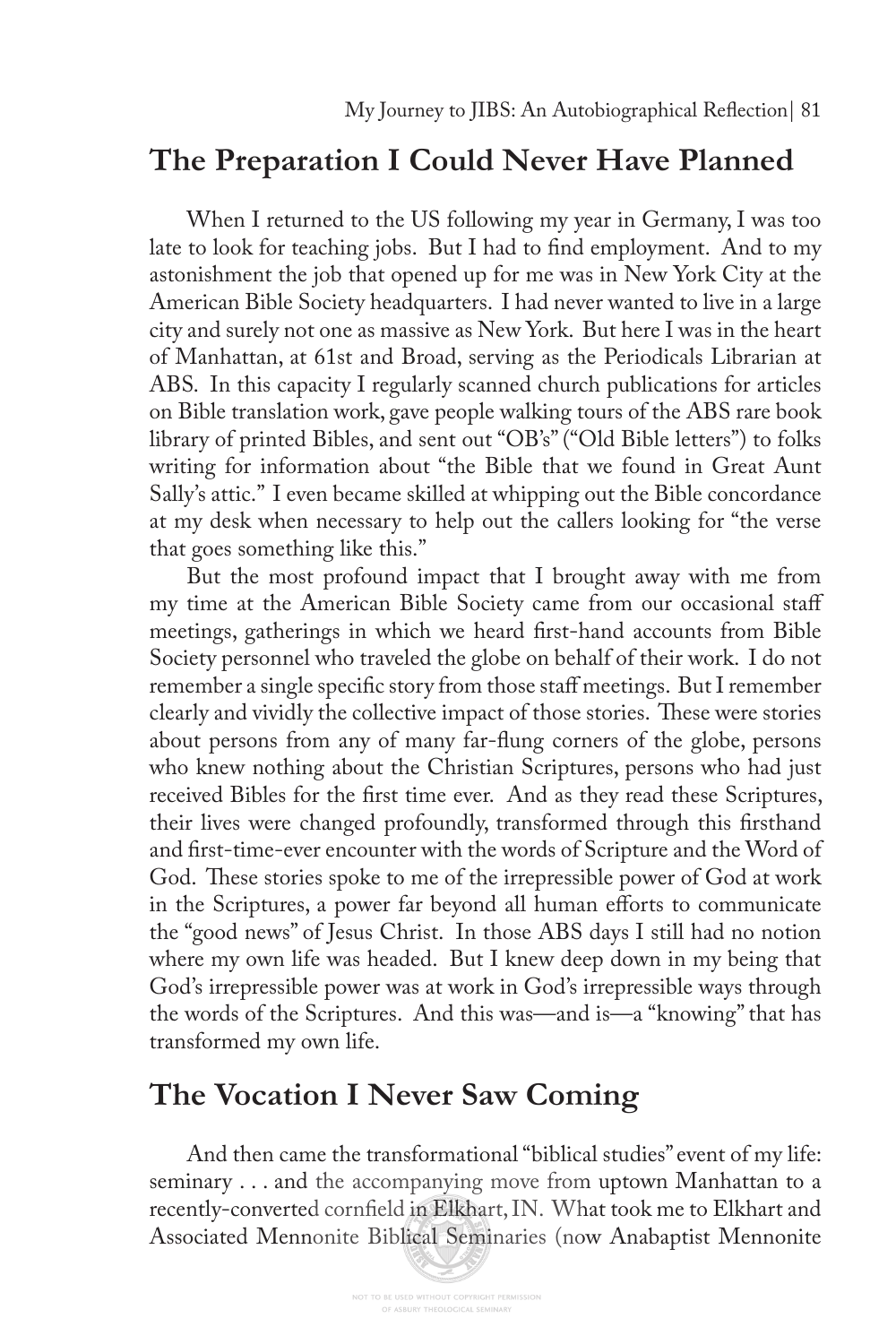#### 82 | *Te Journal of Inductive Biblical Studies* 3/1:82-89 (Winter 2016)

Biblical Seminary) in 1974 was the very recent and unanticipated discovery that I was fascinated by the Scriptures and wanted to enroll in seminary to study Bible. This was no childhood fantasy of mine. Nor had anyone ever suggested such an idea to me. But it is my Bible-professor grandfather, Dr. Chester K. Lehman, who gets the credit indirectly for this completely unanticipated vocational shift. In fact it was just a few pages of reading—I never actually went any farther—in his newly published volume, *Biblical Teology, Volume One: Old Testament* (Scottdale, PA: Herald Press, 1971) that sparked for me the sudden realization that what I really wanted to do was to study the Scriptures. And, in fact, I have never once looked back. The rest is, as they say, history.

My frst—and surely most signifcant—decision as I enrolled at AMBS was to sign up for Elementary Greek, a six-week summer intensive preceding the fall semester. And I'm guessing that God was chuckling right out loud. I loved Elementary Greek. And my excitement in reading the Greek New Testament was impossible to disguise. By the end of the summer I was defnitively "hooked." And one thing led by the most natural route to the next. Before I knew it, I was off and running for a three-year marathon course of seminary work focused prominently on biblical studies.

# **Encountering Inductive Methodology**

And here it was, at AMBS, that I discovered inductive methodology in a formal way. Dr. Howard Charles, long-time and beloved Professor of New Testament at AMBS, deserves the bulk of the credit for this. Howard, a graduate of Union Theological Seminary in Virginia (BD, 1944), Princeton Theological Seminary (ThM, 1948), and the University of Edinburgh, Scotland (PhD, 1958), was deeply schooled in the methodology of Inductive Biblical Studies. And for long years Howard, who taught most of the New Testament book study courses at AMBS, instilled in his students a commitment to rigorous and detailed inductive study of these New Testament texts. Inductive study sheets, with multiple questions meant to lead us into the text and guide our personal learnings, were the "meat and potatoes" of our daily class preparations. And multiple full-blown exegesis papers were a standard component of our overall course requirements. Howard's New Testament courses were never for the faint of heart.

But for me there was rich and lasting reward for all of the efforts I expended. It was in Howard's classes above all that I frst named and claimed my vocation in New Testament studies. I recall sitting in class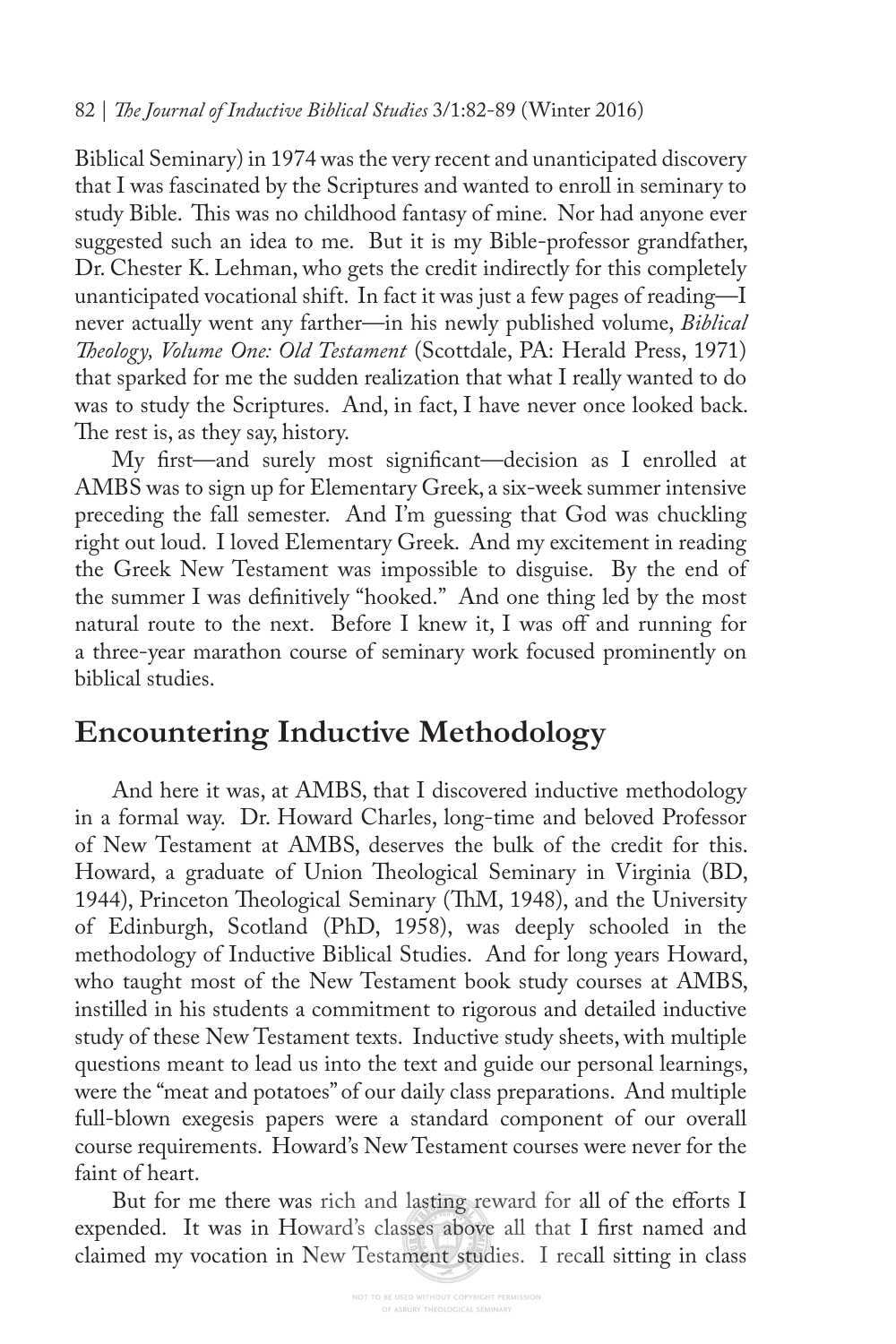and listening to Howard exposit the New Testament and thinking, "*Yes! Tis is what I need to do with my life. I want to spend my life opening the Scriptures for others, just as Howard is opening them for us*." I do not recall whether this was a single experience, an occasional happening, or a daily event in Howard's classroom. But I will never forget the profound impact that Howard had on me with his careful, patient, and always inductive approach to the biblical texts. Nor will I ever be able to leave behind the inductive rigor and the methodological instincts that Howard implanted within me. My own students at EMS have no idea whose very large shadow they are encountering, as I pass out inductive study guides day by day and insist on the chapter/verse references for all of the "evidence" they cite in their essays.

A story from my seminary days refects Howard's unmistakable infuence on my emerging pedagogical method. One semester I took a "Supervised Experience in Ministry" course in which my assignment was to teach a Bible study at Belmont Mennonite Church, my home congregation. I chose the book of Hebrews for this Bible teaching venture. And I approached this task with all the rigor I could muster, producing detailed sheets of questions for the Bible study group to work with week by week. My class, in turn, responded with solid energy, good interest, and great discussions. And when the time came for the group to evaluate my work, they gave me strong affirmation for my efforts with the Bible study on Hebrews. But, they wondered, would it be possible to leave *some of the detail* aside? I chuckle when I remember their gracious and ever-so-gentle guidance. Clearly I had learned well from my mentor, perhaps a bit too well for my Bible study group.

But Dr. Howard Charles was not the only seminal infuence on my emerging identity as a biblical scholar and an inductive methodologist. Dr. George R. Brunk III, then Professor of New Testament and Academic Dean of Eastern Mennonite Seminary, also played a crucial role, when he came to AMBS on a faculty exchange one January to teach a course on "Theology of the Synoptic Gospels." The era was the mid-70's. And redaction criticism still occupied the energies of Gospels scholars in signifcant ways. George's course, growing out of his own redactional work on the Gospel of Luke at Union Theological Seminary in Virginia (ThD, 1975), energized my own study of the Gospels in remarkable fashion.

After struggling under the weight of historical-critical study of the Gospels, I now discovered that there was in fact rich theological "pay dirt" out there for all those who put in the "sweat equity" required for redactional study of these texts. In fact all those multitudinous divergences between the Synoptic Gospels, which, when viewed strictly historically, remained a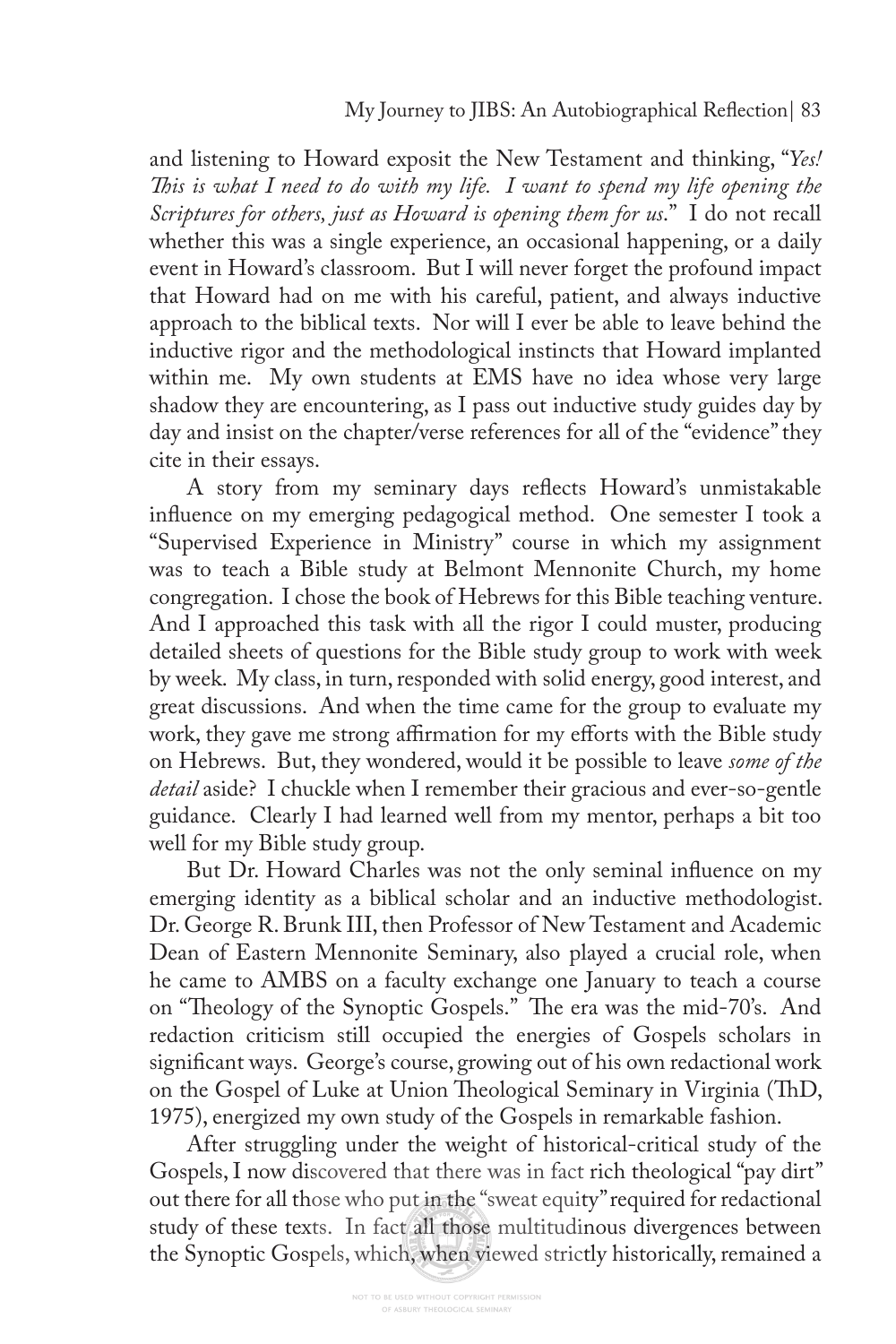persistent "problem" to be resolved, now became the prime "evidence" for establishing the theological portraits of the respective Gospels and their respective Gospel Writers. I still remember my genuine excitement at this revolutionary discovery. And the labor-intensive redactional task at hand was inductive to the core.

But there was yet one more inductive infuence on me during my seminary years, namely the infuence-at-a-remove provided by my Bibleprofessor grandfather, Dr. Chester K. Lehman. Grandpa was a member of the frst generation of graduate biblical scholars within the North American Mennonite community. And he was solidly schooled in Inductive Biblical Studies through his own academic career at Princeton Theological Seminary (ThB, 1921) and Union Theological Seminary in Virginia (ThM, 1935; ThD, 1940). I recall him on one occasion speaking to me with enthusiasm about Dr. Robert Traina and his method of Inductive Biblical Studies. My grandfather's long and storied Bible teaching career, frst at Eastern Mennonite College and then at Eastern Mennonite Seminary, came to an end shortly before I began my seminary studies at AMBS. I never knew my grandfather in the classroom. But I was keenly aware of his commitment to Inductive Biblical Studies. And that awareness surely played an identifable, if somewhat more subliminal, role within my own commitment to such studies.

## **Taking Inductive Methodology to High School**

My frst way-station following seminary was a two-year stint teaching German and Bible at Christopher Dock Mennonite High School near Lansdale, PA. Somehow I knew instinctively that I needed to engage some practical work in the "real world" before I headed into graduate studies in some "ivory tower" somewhere. So here I was. Previously I had found myself overdoing the "detail" in congregational Bible studies. But now my challenge was even greater, as I attempted to bring inductive Bible studies to my high school classroom. Over time I tested out multiple sorts of classroom exercises to gain the attention and pique the interest of my high school students. Many of these exercises emerged from the feld of "values clarifcation." But there was ultimately no method in my pedagogical "tool kit" more basic than the "inductive" method for walking the teenagers at Christopher Dock into the study of the New Testament. Howard Charles had taught me well. And there could be no unlearning what by now was deeply instinctive. Asking open-ended questions of the text and requiring the text to provide the answers was always the central and unquestionable "modus" of my classes.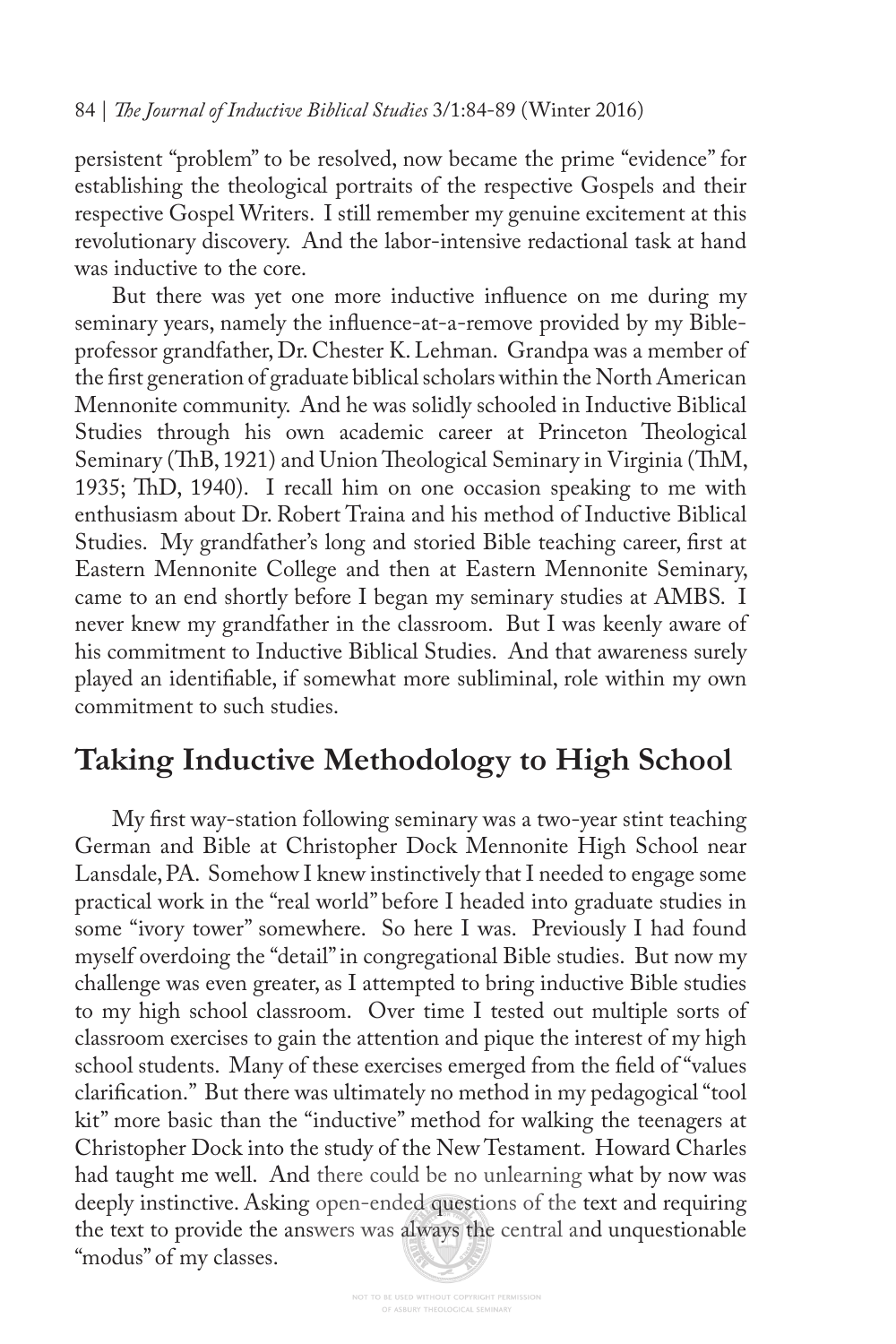### **Graduate Studies and Gospel as Story**

My tenure at Christopher Dock, however, was of short duration. The high school classroom was not ultimately where I belonged. So I now set off for graduate school. In 1979 I followed in the footsteps of my grandfather and my seminary mentors and enrolled as a doctoral student at Union Theological Seminary in Virginia. It was an outstanding choice for me. UTS was a school that engaged in the most rigorous of biblical scholarship not as an academic exercise per se but rather, by a deep sense of corporate calling, on behalf of the church. Here I worked under the mentorship of such gifted biblical scholars as Drs. James Luther Mays, Patrick Miller, and Paul J. Achtemeier. And I remain profoundly grateful for the opportunity to study with and learn from these remarkable biblical scholars.

But it was ultimately my ongoing work with my adviser, Dr. Jack Dean Kingsbury, which had the deepest and most lasting impact on my own identity as a New Testament scholar and which has ever since shaped my scholarly instincts, my scholarly interests, and my scholarly eforts most profoundly. I arrived in graduate school in the late-70's, just as Gospels scholarship was poised to make a major methodological shift away from redaction-critical studies and towards a wide range of literarycritical approaches to the Gospels. And in fact I "rode out" that very methodological shift within my own doctoral program.

When I entered the program, Jack was still engaged in redactioncritical studies of the Gospel of Matthew. His signal redaction-critical monograph, *Matthew: Structure, Christology, Kingdom* (Fortress, 1975), had appeared a mere four years before my arrival at UTS. And when he suggested Matthew's Missionary Discourse (9:35-11:1) to me as a potential topic for study, he likewise accepted my initial dissertation proposal for a redaction-critical study of this text. But partway through my program Jack gave me clear notice that if I "wanted to be relevant" I would need to move into literary criticism. Ultimately, I did. And before I was fnished with my dissertation, now a literary-critical study of Matthew 9:35-11:1 (*Matthew's Missionary Discourse: A Literary-Critical Study*, Sheffield, 1990; Bloomsbury, 2015) Jack had published his own path-breaking foray into narrative-critical studies of the Gospel of Matthew, *Matthew as Story*  (Fortress, 1986).

And here it was, at UTS, that my use of Inductive Biblical Studies gained distinctly new focus. If I had learned the basics of inductive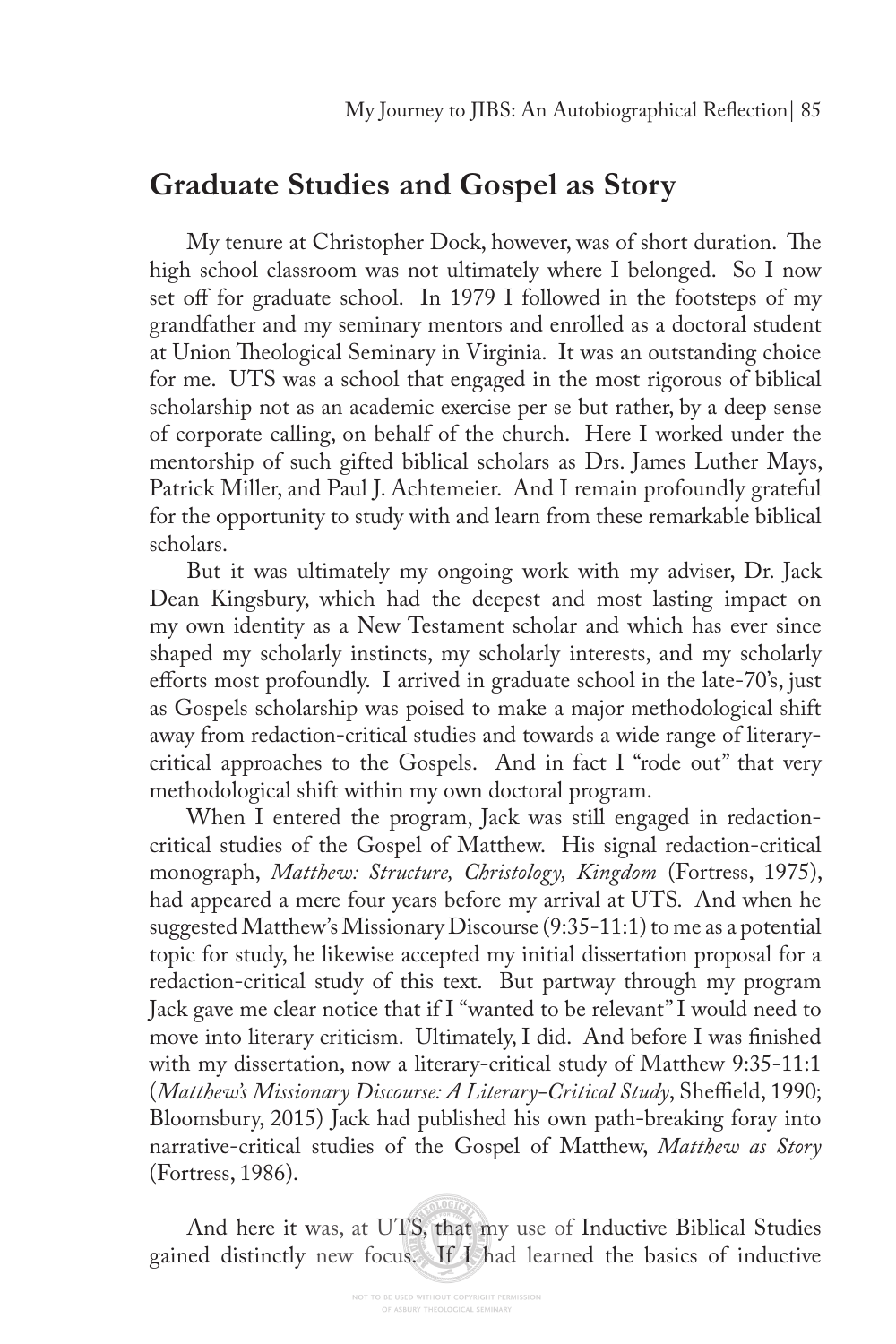methodology from my seminary professors within the broad context of historical criticism and the sub-category of redaction-critical studies, I was now learning how to turn my inductive skills to the analysis of biblical narratives and even to the analysis of discourse material within biblical narratives. The inductive work with the text was no less detailed and no less rigorous. But the focal point of my new efforts was crucially different. Now I was not comparing Matthew's text to its Synoptic parallels within the Gospels of Mark and Luke and wrestling with the redactional history of the bits and fragments of tradition comprising Matthew 9:35-11:1. Nor was I gathering historical data of any kind at all. Now I was reading the "surface" of Matthew's text, now understood as Matthew's "story," and assessing the narrative methodology and the resulting narrative rhetoric of this "story" told by Matthew, who was no longer simply a "Theologian" redacting the texts and traditions available to him but now a "Storyteller" in his own right. And this shift, from redaction-critical research to narrativecritical research, transformed my doctoral work and has been hugely formative and transformative ever since, both in my ongoing instincts as a New Testament scholar and writer and in my ongoing pedagogy as a New Testament professor.

### **IBS and the Seminary Classroom**

Throughout my doctoral program I knew that I was headed into the seminary classroom. And before I completed my dissertation, I needed to interrupt my graduate work and fnd a job to support myself. So it was that in Fall 1984 I found myself at Eastern Mennonite Seminary, standing in front of a classroom of frst-year seminary students enrolled in "Reading the Biblical Text." This course, a "flagship" course of mine for long years, gave me opportunity to combine my inductive methodology and my work in biblical narrative into an entry-level course focused on the Gospel of Matthew.

In this course I lectured briefy at the beginning of the semester on "Gospel as Story." Then I set the class loose to pursue their own narrativecritical analyses of the Gospel of Matthew, one block of text at a time. Their task, session by session, was to read the text in focus multiple times until they could name a specifc and appropriate narrative-critical question. Once they had framed this question, their task was then to go back and scour the text once again in order to identify and articulate Matthew's own answer to this question. The short-term results of their studies provided energizing class discussions. And for several students in this course this short-term narrative work resulted in long-term vocational outcomes,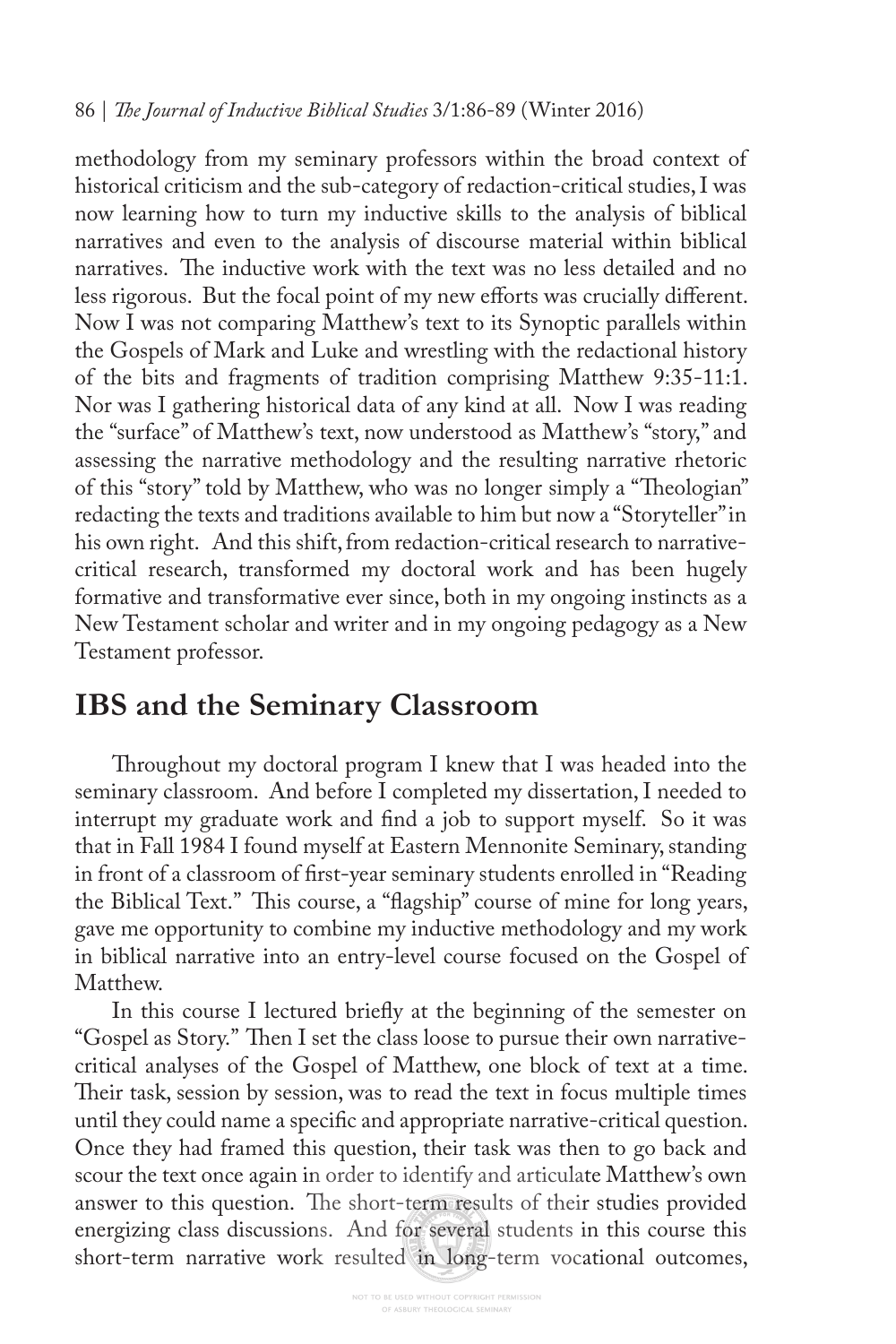biblical drama on the one hand and the interface between "Gospel as story" and spiritual direction on the other.

Elsewhere, in my other book study courses—and even in the New Testament introduction course which eventually replaced "Reading the Biblical Text" in my course load—I began the slow and patient task of creating my own inductive study questions, course by course, with which to engage my students regularly in frst-level exegetical work with the texts of the New Testament. Nor was this—or is this—a minor aspect of my ongoing pedagogy. Over time students have frequently expressed specifc appreciation for the "inductive studies" that they have been required to do day by day in my classes. And one such student, a recent EMS graduate, has even requested me to publish a volume including all of my inductive study sheets for each of the courses that I have taught. I have not yet assessed the actual viability of such a proposal. But this request clearly tells me that my long-term eforts with Inductive Biblical Studies have indeed been fruitful in the classroom.

# **IBS in the Scholar's Study**

If inductive methodology is the "meat and potatoes" of my seminary classroom, it is likewise the prime methodology at work in my office as well, as I regularly wade through pages of lists flled with "evidence" gathered inductively on any of a wide range of (mostly) New Testament research topics.

There have been the contributions of the New Testament generalist, biblical/theological studies assessing New Testament or wider biblical perspectives on a broad range of topics: mission; forgiveness; holiness; political advocacy; the environment; the beginning of life and the status of the unborn; AIDS; confronting the powers; diversity and unity within the ministry of Jesus; Paul's views on resurrection; Luke's views on possessions; John's Passion Narrative vis-à-vis the Synoptics; the biblical motifs of "barrenness and fertility" and "authority" and the New Testament motif of "breasts and womb."

There have likewise been the contributions of the Matthean scholar, numerous narrative studies ranging across the breadth of Matthew's story and growing out of my ongoing work with Matthew's narrative rhetoric. These studies have focused on such motifs or themes as the political leaders (Herod the king, Herod the tetrarch, Pontius Pilate); the Roman characters; the Jewish chief priests; the women; those who exercise political power; those who sufer violence; Matthew's rewriting of the messianic script; the mission of God's agents in the world; the intersection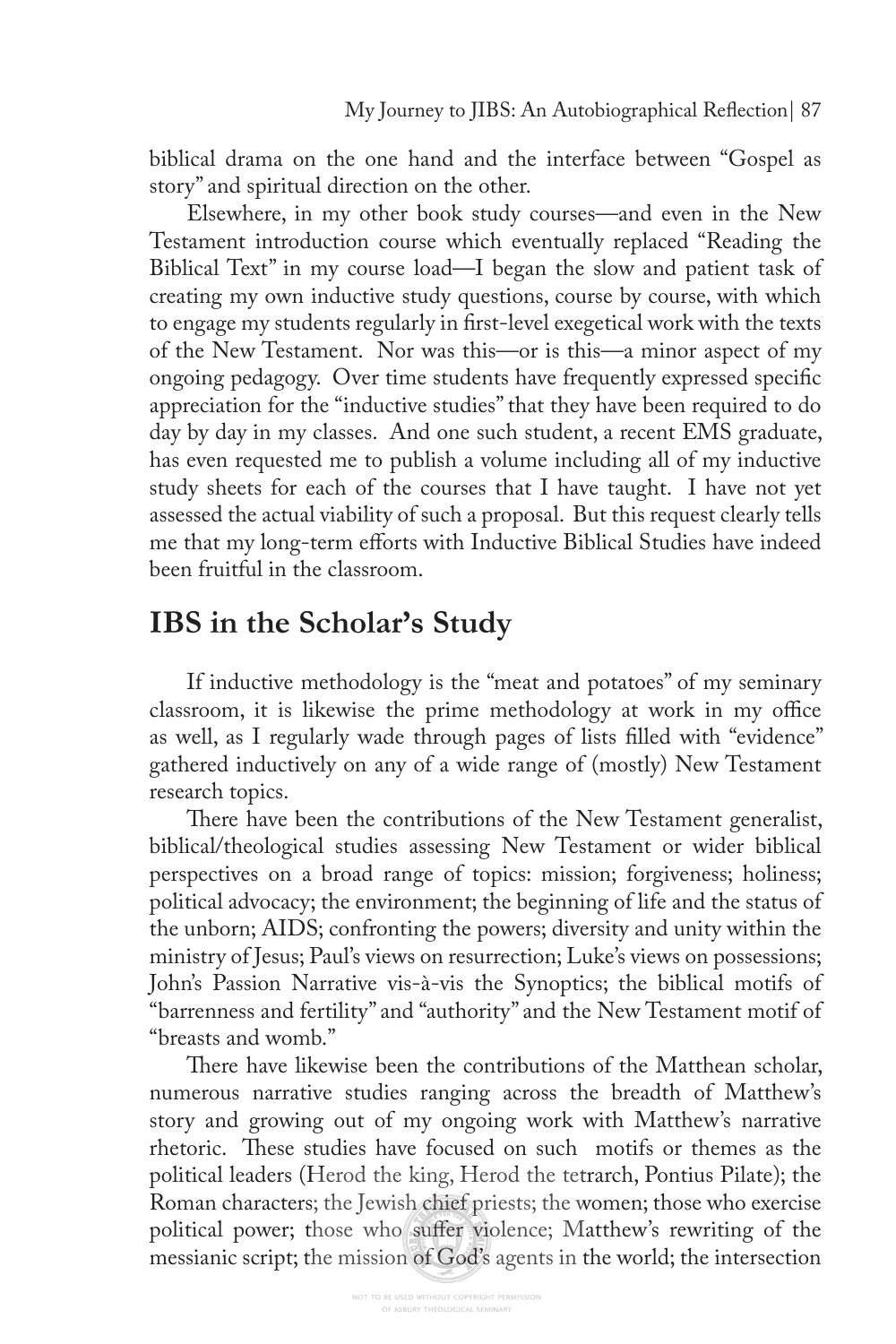of mission and peace in the lives of God's agents; Jesus' saying on "not resisting the one who is evil"; and Jesus' saying on "inheriting the earth."

And there have, to be sure, been a plethora of more narrowly focused exegetical studies expositing single texts. Such studies include exegetical essays for theological journals and church periodicals, Sunday School curricula for denominational use, plenary Bible studies and workshop presentations for church conferences, and sermons for the local congregation.

Each of these studies, whether academic or ecclesial in character, whether broadly framed or narrowly focused, whether formally published or occasional and oral, has required prominent inductive eforts from me. For a broadly framed study this means searching the concordance and/or the narrative itself, gathering the linguistic "evidence" corresponding to the topic at hand and then shaking down that "evidence" to identify the broad thematic threads which run throughout the text in question. For a narrowly focused textual study the inductive work required is often a visual/poetic layout of the text which highlights the internal structure of the passage, uncovers the verbal parallels and/or contrasts, and reveals the logical or narrative progression of the text from beginning to end. In my scholar's study there is ultimately no exegetical "pay dirt" apart from the frst-hand and labor-intensive "sweat equity" of inductive study.

This, then, is my journey with Inductive Biblical Studies, my journey to *JIBS*. It is the journey of a lifetime, both a life-giving task and a lifelong vocation. I can only give thanks.